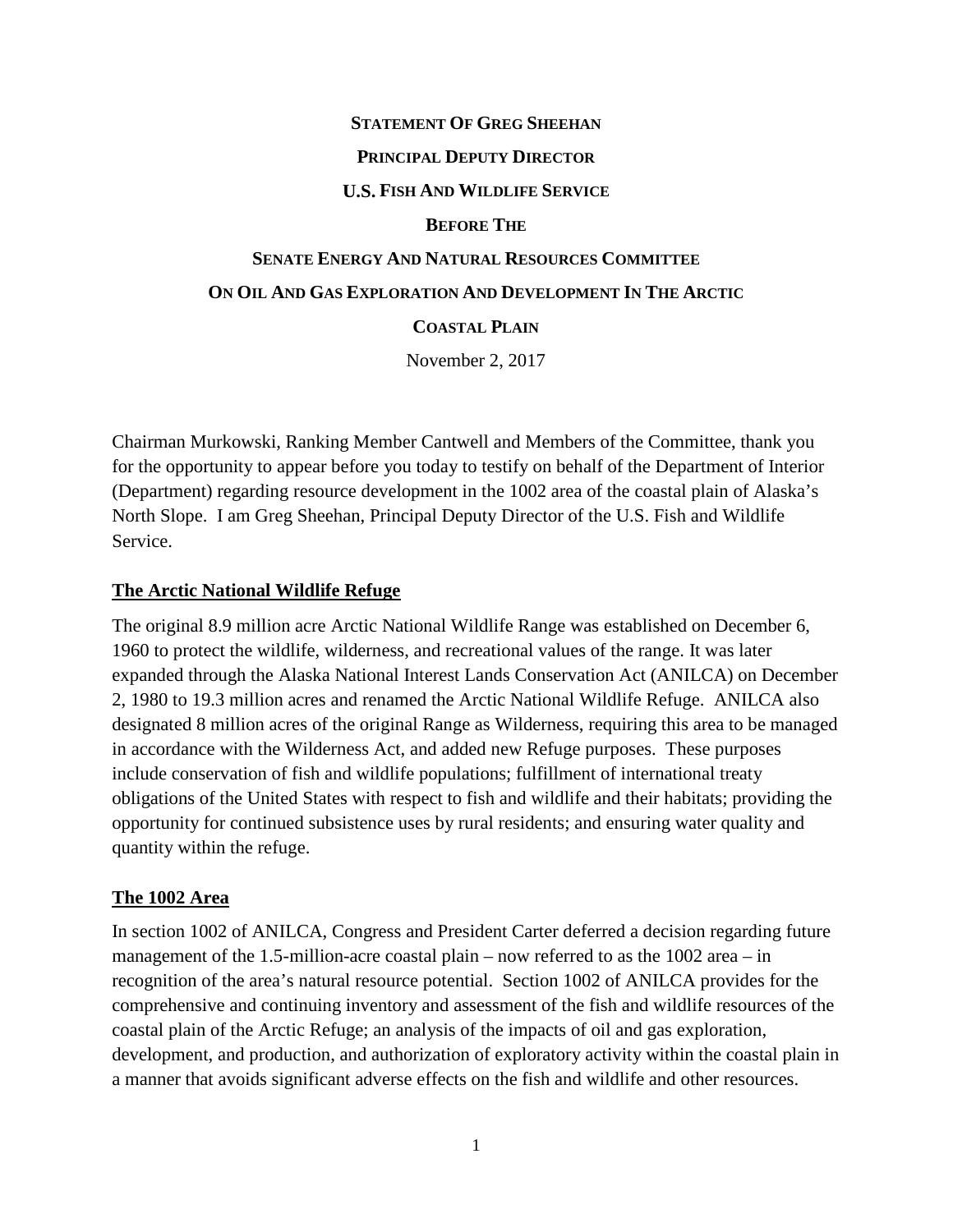Due to its unique purpose and potential, Congress did not include the 1002 area in the refuge's designated wilderness when ANILCA was enacted in 1980. Since then, no Congress has designated the 1002 area as wilderness.

The 1002 area is currently managed as a Minimal Management Area in the National Wildlife Refuge System. As such, Service activities are directed at maintaining the existing conditions of areas that have high fish and wildlife values or other resource values. Opportunities for public use and access are available for subsistence purposes and for a variety of recreational activities, including hunting, fishing, trapping, backpacking, and camping. Traditional motorized access via aircraft and motorboats is allowed. The Service focuses its efforts in the 1002 area primarily on conducting studies and survey/inventory programs.

Section 1003 stipulates that production of oil and gas from the Arctic Refuge is prohibited and no leasing or other development leading to production of oil and gas shall be undertaken until authorized by an Act of Congress.

In an assessment completed and sent to Congress in 1987, the Secretary recommended that Congress consider leasing the 1002 area for oil and gas. In 1988, the Arctic Refuge's initial Comprehensive Conservation Plan (CCP) recognized the coastal plain as a critical calving area for the Porcupine caribou herd, which is an important subsistence resource for Alaska Native people. In 2009, the U.S. Geological Survey determined in its most recent economic analysis the area had a mean estimate of 10.35 billion barrels of recoverable oil, with 80 to 90 percent of that volume being economically recoverable at \$42 per barrel.

Since the 1987 assessment was completed, the Service has continued to inventory, monitor, and assess the fish and wildlife resources within the 1002 area so that current data is available to inform future activity.

Last spring, Secretary Zinke visited the North Slope with Chairman Murkowski and a bipartisan Senate delegation. After seeing it first hand, he signed a secretarial order in Anchorage that requires the USGS to update its resource assessments for the 1002 area. The plan includes consideration of new geological and geophysical data, as well as potential for reprocessing existing geological and geophysical data. The secretarial order does not reduce, eliminate, or modify any environmental or regulatory requirements for energy development. This evaluation is consistent with the intent of ANILCA and will improve the Department's understanding of the 1002 area.

## **Administration Support**

The Administration's Fiscal Year 2018 budget proposes oil and gas leasing in the 1002 area. If production is authorized by Congress, the Administration believes this will bolster our nation's energy independence and national security, provide economic opportunity for Alaskans and